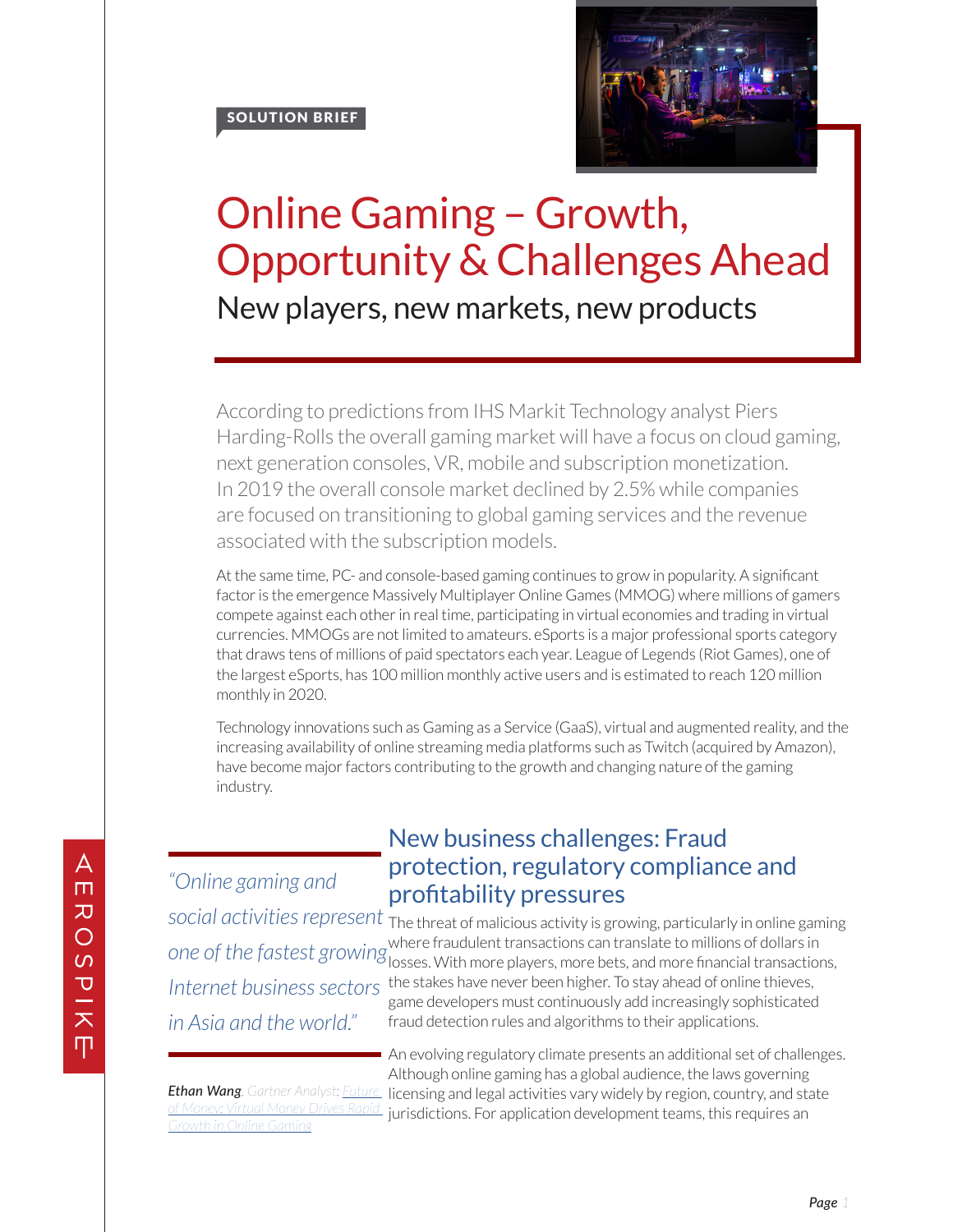ability to quickly adapt features, rules, and controls, as well as tracking and reporting capabilities in order to comply with a myriad of laws pertaining to legality, privacy, and security.

Against this backdrop, sustaining revenue growth is becoming increasingly difficult for gaming providers. Competition is intensifying among established companies, start-ups, and independent developers. Many companies entice new customers with "play-for-free" offerings partially subsidized by ad revenue, in the hopes of transitioning them to more lucrative "pay-to-play" games.

To maintain existing revenue streams and create new revenue sources, gaming companies are making sizable, ongoing investments in product development and technology infrastructure. These escalating operating and capital expenses are essential to retaining customers, acquiring new customers, and offering new products and features that customers will pay for.

## Technology Priorities for Game Developers & Architects

The fast-changing business landscape has a direct impact on application development teams and the deployment criteria they must apply to database technologies. New rules, new games, and higher stakes are altering technology priorities, with more emphasis than ever on scalable performance, flexibility, and reliability.



**Ability to Scale Out** – Gaming and online betting applications require the ability to store, manage and retrieve massive volumes of player profile information, game performance data, statistics and rankings, session data, and other types of data generated by millions of users. The ability to scale to meet fluctuating capacity demands and handle peak loads is particularly important because gaming tends to be event-driven. It is problematic to use relational databases for this use case, because they are designed to scale vertically, but not horizontally. The data volumes generated by gaming and online betting require the ability to easily scale out, without extensive manual intervention and coding.





**Processing Speed & Low Latency** – Instant response time is mandatory for any gaming application. Sluggish system performance and latency can result in brand damage, customer abandonment, missed bets, lost game state, and lost revenue opportunities. Delivering processing speeds measured in milliseconds is an extremely difficult challenge in online gaming and betting applications. Millions of simultaneous, real-time player interactions, item acquisitions, micro-bets, settlements and re-use of proceeds, recalculation of odds, and sophisticated fraud detection rules generate huge numbers of reads and writes against massive data volumes.

**Rapid, Iterative Development** – Game development teams are in a neverending race to introduce new revenue-generating games and features to keep customers coming back and to stay ahead of the competition. Applications must also be continuously enhanced with updated rules engines for fraud detection, regulatory compliance, and other use cases. The days of twelve- to eighteenmonth waterfall development cycles are long gone. Today's small teams work in agile sprints, iterating quickly and pushing code into production multiple times a day. Relational databases, with their rigid schemas and limited data types, are not designed to cope with the flexibility and agility challenges associated with modern gaming applications.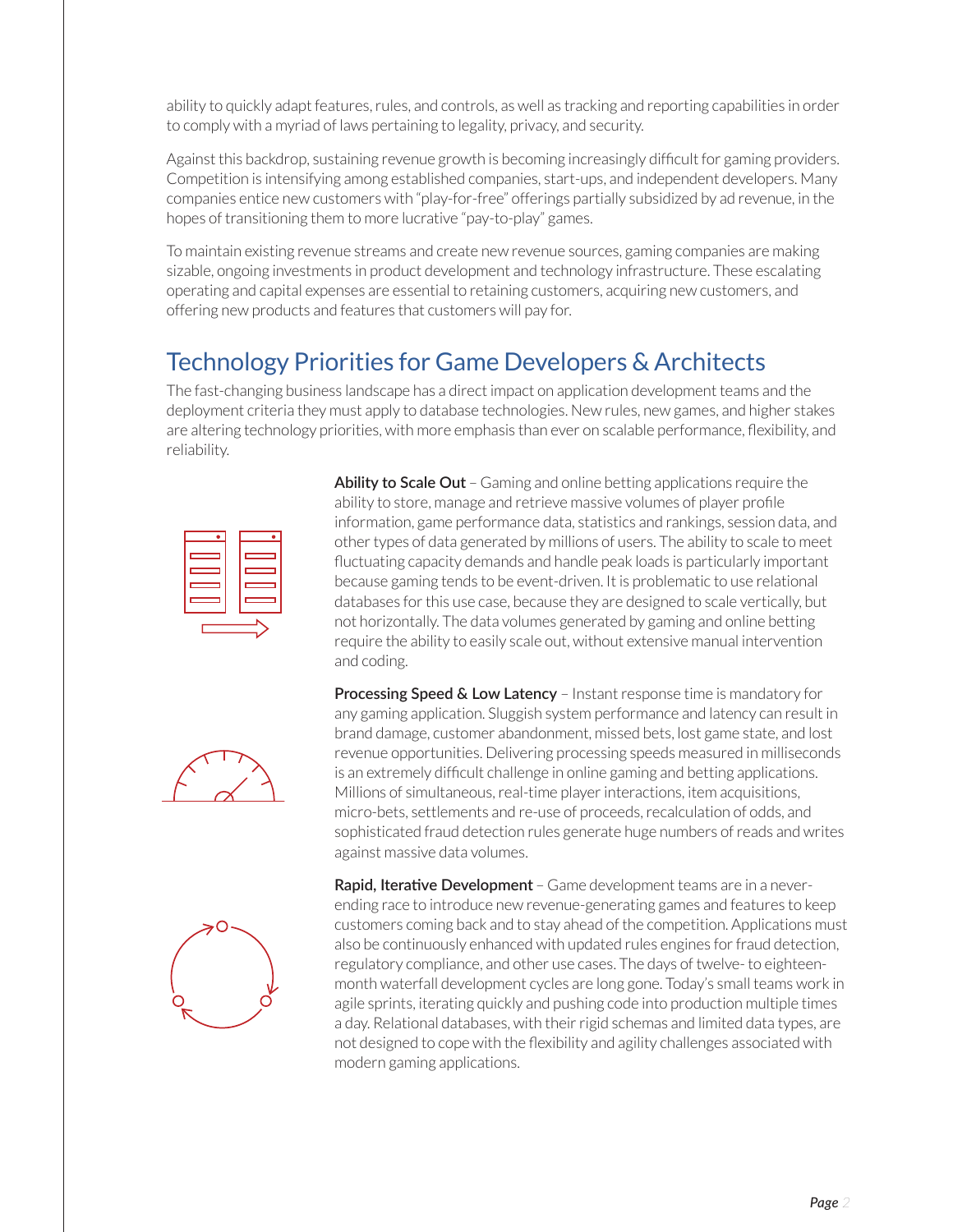



**High Availability** – Gaming consumers are not concerned with the fact that servers crash, networks go down, and power outages occur. They expect fast, reliable performance, 24/7. If the game goes down, brand is damaged and customers leave, often never returning. Gaming operators need to ensure that there is sufficient capacity, failover and redundancy capabilities across clusters and data centers so that if a system component fails, user experience is not impacted and data is not lost.

**Cost-Effective Hardware Utilization** – Expenditures on expensive, highperformance database servers are quickly declining as development teams move to distributed database systems that can run on low cost, cloud-based commodity servers. However, the advantages of less expensive hardware is largely offset by the need to constantly add more servers and more memory per server – a situation often referred to as "server sprawl." In addition to higher hardware costs, a sprawling server network introduces more complexity and risk of failure, which in turn translates to higher expenses for maintenance and for system administration staffing. These costs are augmented by higher development expenses fueled by the extreme pressure to rush new products and features to market.

## Why Leading Gaming Companies Use Aerospike

Established, marquee gaming companies such as DraftKings, Curse and a steady stream of creative new market entrants are building their applications on Aerospike to meet today's requirements and futureproof their systems as their user communities get bigger and their offerings expand.



**Speed at Scale** – Gaming is among the most demanding database applications because of the sheer volume of data, transactions, and numbers of simultaneous users. Aerospike is designed from the ground up to achieve unrivaled speed at scale through a broad set of capabilities and unique innovations.

Automatic database sharding is a key capability in the Aerospike architecture that dramatically improves performance by distributing the database and the workload across multiple servers. Sharding occurs on the fly, in real time, with no manual intervention, and removes application-level sharding built into the code. Aerospike has pioneered a modernized architecture that takes advantage of memory in a way that has never been done before. Rather than using conventional file systems on top of the O/S block and file caches, Aerospike utilizes DRAM for the index and stores the data on SSDs treated as a raw block device. Aerospike's proprietary log structured file system is built to exploit the properties of Flash devices while eliminating issues associated with wear leveling, yielding superior and consistent performance and throughput. And unlike other NoSQL solutions, Aerospike is able to drive dozens of SSD devices per server before it becomes CPU-bound. Its parallelism is powerful, both within a node and across nodes; the best performance is achieved by scaling up on one node and scaling out across nodes using DRAM and Flash. Access is